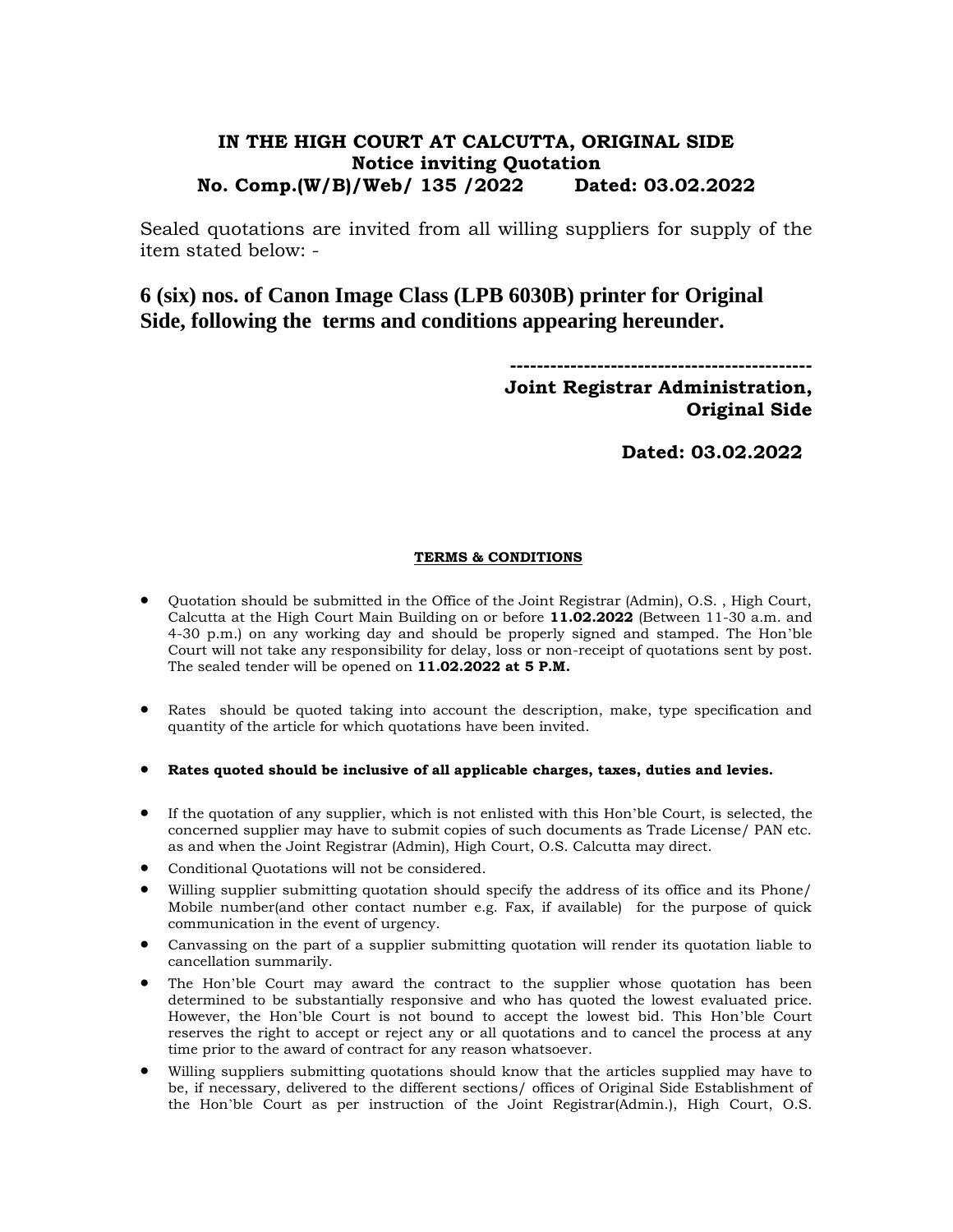Calcutta.

 Upon selection of quotations, concerned supplier would have to supply articles strictly according to the description/ make/ type/specifications provided in the instant notice. In case of any deviation from this and any default regarding this on the part of a selected supplier, the administration of this Hon'ble Court may take any or all such actions against the supplier as it may consider appropriate.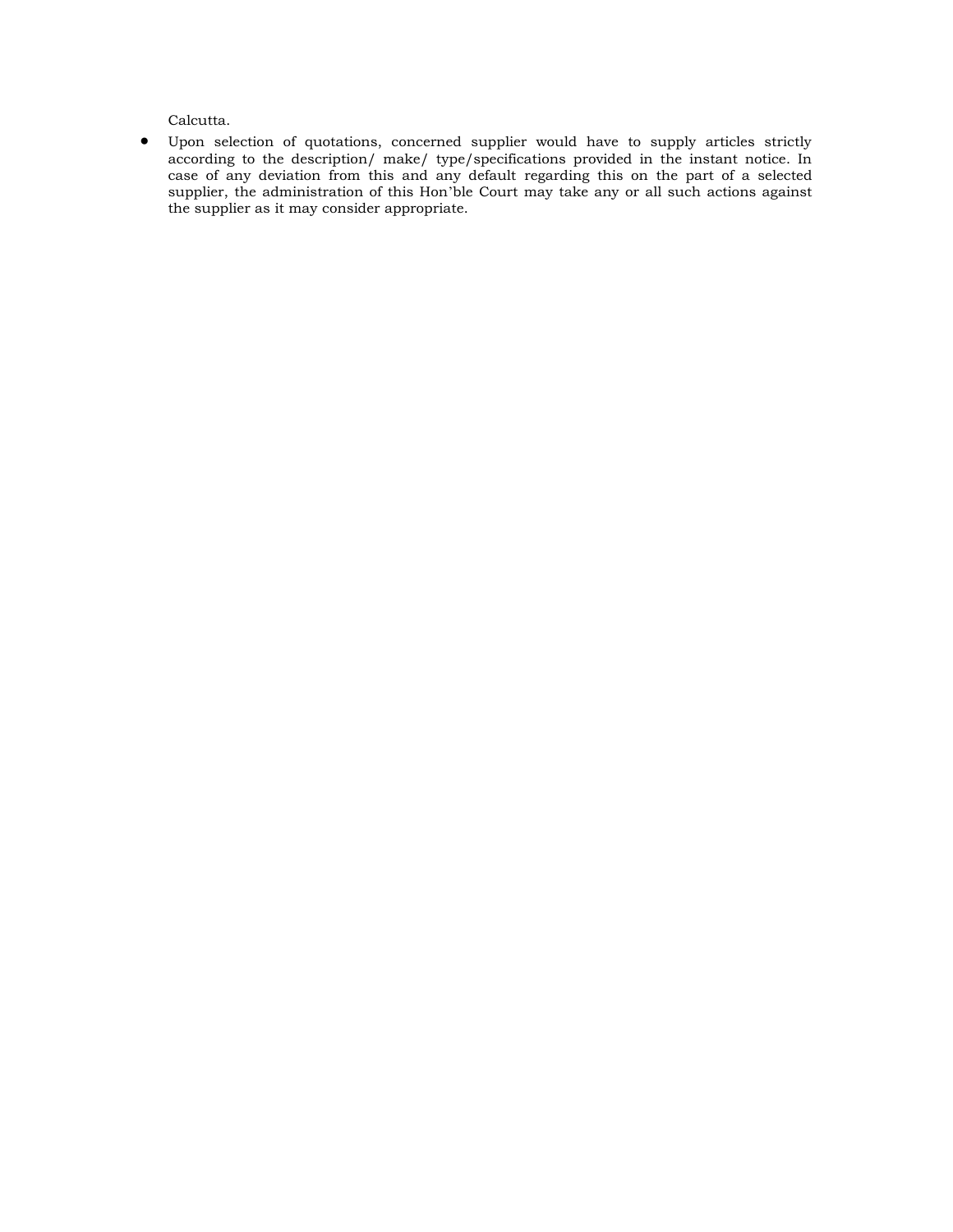### **IN THE HIGH COURT AT CALCUTTA, ORIGINAL SIDE Notice inviting Quotation No. Comp.(W/B)/Web/ 134 /2022 Dated: 03.02.2022**

Sealed quotations are invited from all willing suppliers for supply of the item stated below: -

**1 1 (one) number of Desktops from Manufacturer or Authorized Dealer/ Partner, for use in Cash department in Original Side, following the specifications, terms and conditions appearing hereunder.**

> **--------------------------------------------- Joint Registrar Administration, Original Side**

> > **Dated: 03.02.2022**

### SPECIFICATIONS :

- 1. Numbers : 1 (one),
- 2. Generation :- Intel core i3 (9<sup>th</sup> Generation),
	- 3. RAM :- 8 GB,
	- 4. Hard  $Disk : 1 TB (SSD),$
	- 5. Monitor :- 18.5'' LED Panel,
	- 6. Operating System :- Windows 10 with License/ or windows

10 (pro) with license.

7. Warranty :- 3 Years on site.

(Provisions must be there for wi-fi, bluetooth, microphone, HDMI, USB port)

#### **TERMS & CONDITIONS**

- Quotation should be submitted in the Office of the Joint Registrar (Admin), O.S. , High Court, Calcutta at the High Court Main Building on or before **11.02.2022** (Between 11-30 a.m. and 4-30 p.m.) on any working day and should be properly signed and stamped. The Hon'ble Court will not take any responsibility for delay, loss or non-receipt of quotations sent by post. The sealed tender will be opened on **11.02.2022 at 5 P.M.**
- Rates should be quoted taking into account the description, make, type specification and